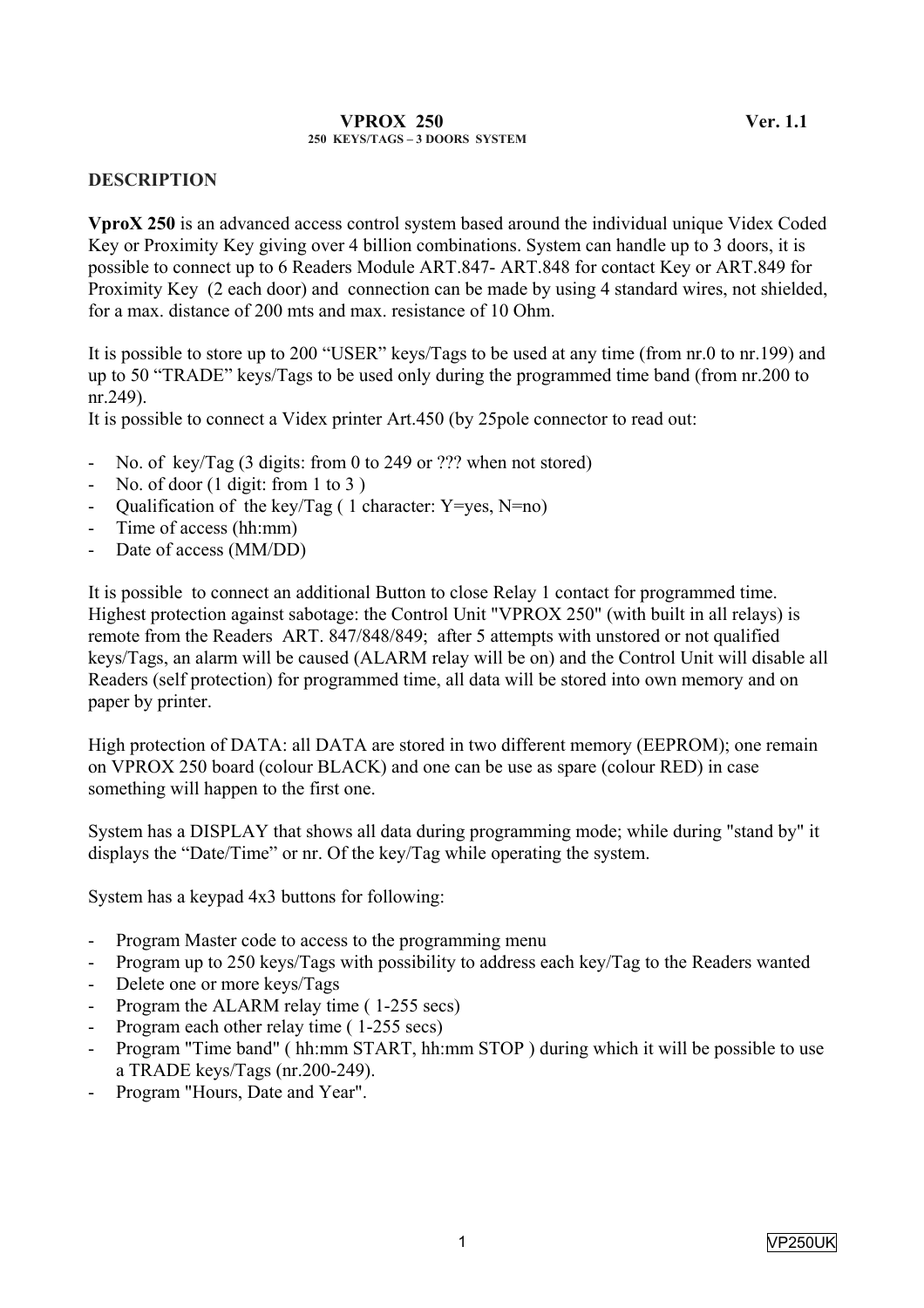# **INITIALIZATION**

*NOTE:* during the installation, we suggest to separate the Mains lines *(lift, electricity, electric lock, etc.)* from the readers connection line *(at least 10 cm. far or use shielded cable for it)* to avoid electrostatic discharge and magnetic influence which could give control problems to the CPUs present on the system.

When the installation is concluded, place the jumper JP3 (battery back-up for Clock/Calendar) in ON position.

Power up the System and program it by "VPROX 250 PROGRAMMING" Flow Chart. Then, power off the System and disconnect the "BACKUP MEMORY" (keep it in a safe place). At the end, power up the System and the VPROX 250 is ready to work.

# **OPERATION**

In stand by operation the System shows on DISPLAY the current TIME and DATA; when a user inserts a "stored key/Tag" in a Reader , the DISPLAY will show the No. of key/tag and which door is opening (by decimal point on DISPLAY), the Printer (if present) will print the operation. The LEDs on Reader will be green and a sharp "beep" will give out. If it's not a "stored key/Tag" the DISPLAY will show nothing, the LEDs on Reader will be red and a low "beep" will give out; the Printer will print the operation with the "???" instead of key No.

If the "PE" LED is ON means that the paper is empty or the Videx Printer Art.450 is not connect . If you have the "internal Printer" you can advance the paper by pressing "FF" button.

If you want to know if a key/Tag is stored, keep pressed "#" button and then press "0" ( until the green LED "insert key" will be on ), release both buttons, press "#" button and insert the unknown key (DISPLAY shows the key number or nothing if it's an unstored key ); at the end repeat the same procedure to came back in stand-by mode (Date/Time on DISPLAY and "insert key" LED off).

#### **TECHNICAL SPECIFICATIONS**

| Storage capacity                           | : $250 \text{ keys/Tags}$  |
|--------------------------------------------|----------------------------|
| Working voltage                            | : $12V$ d.c. $+/$ - $10\%$ |
| Stand-by absorption                        | : about $250mA$            |
| Operation absorption                       | : max. $350mA$             |
| Operation absorption with internal Printer | : max. $1.5A$              |
| Working temperature                        | $: -10 + 50$ C degrees     |
|                                            |                            |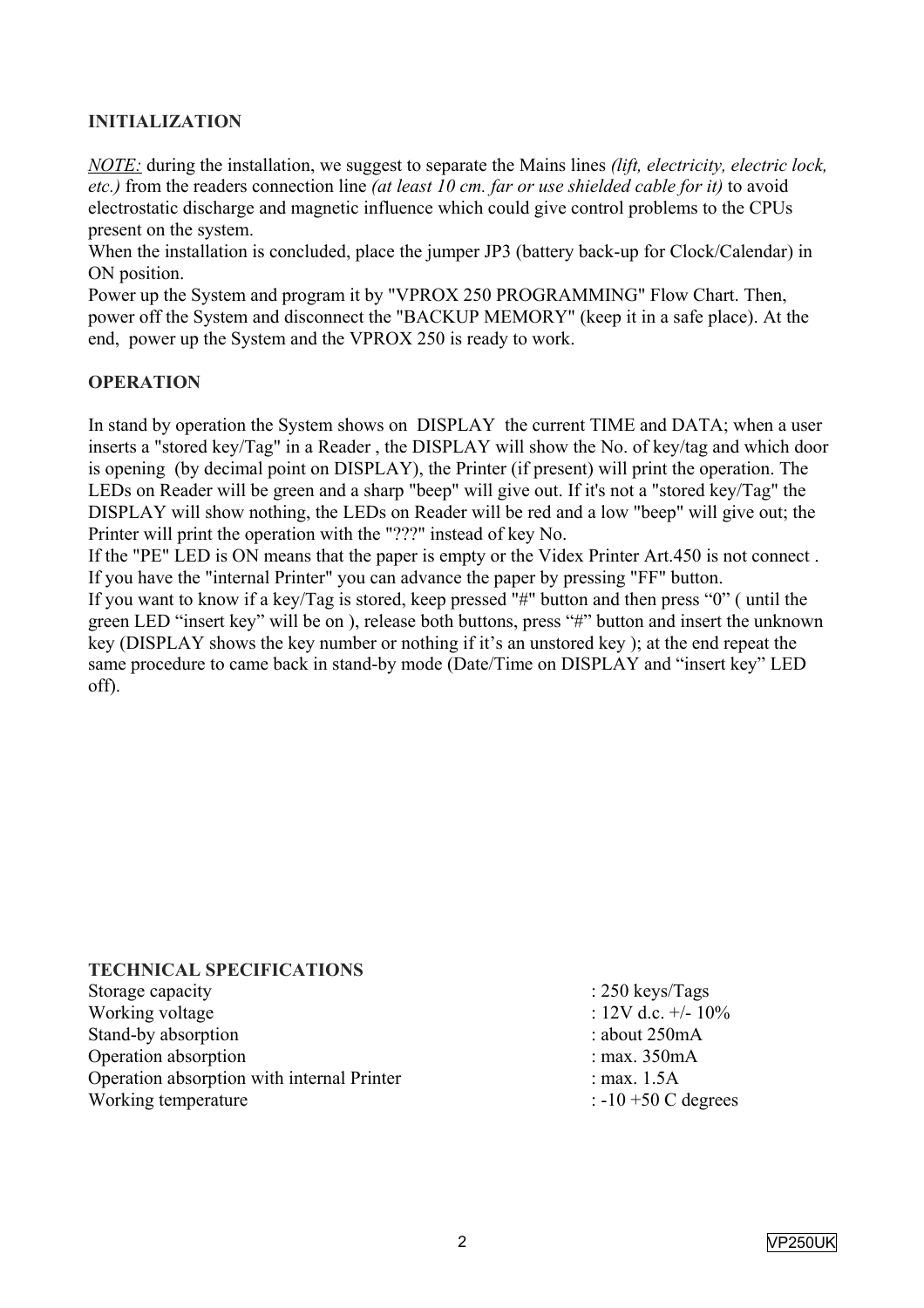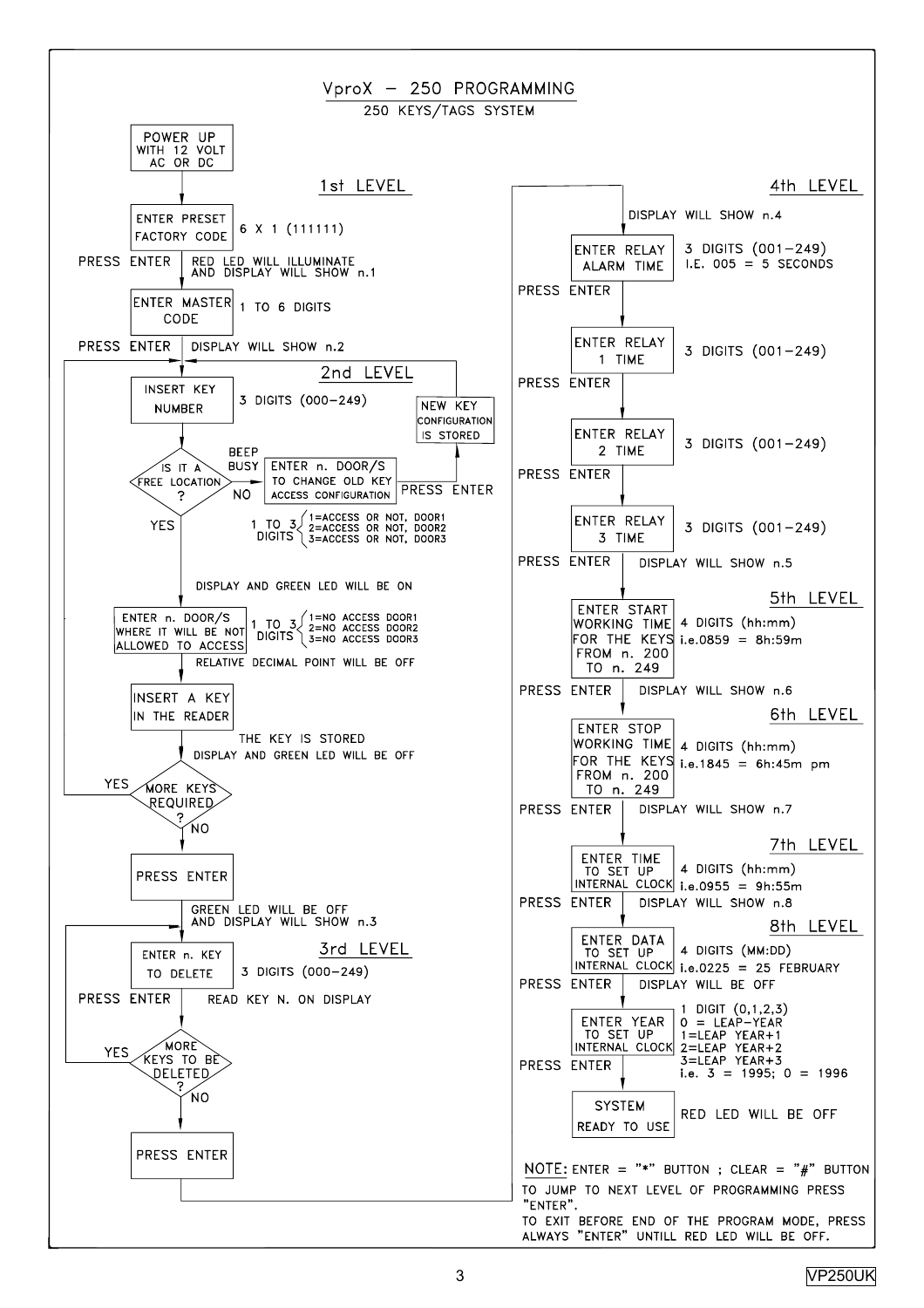|                                                           |                                                    | VIDEX Electronics VproX-250 SYSTEM                 |                                                       |  |  |  |
|-----------------------------------------------------------|----------------------------------------------------|----------------------------------------------------|-------------------------------------------------------|--|--|--|
|                                                           |                                                    | Data list stored into memory.                      |                                                       |  |  |  |
|                                                           | ACCESS CODE                                        |                                                    |                                                       |  |  |  |
|                                                           |                                                    |                                                    | Time Relay ALARM                                      |  |  |  |
| Start Working Time                                        |                                                    |                                                    | Time Relay<br>$\mathbf{1}$                            |  |  |  |
| NOTE: Only for keys from Nr.200 to 249.<br>Time Relay 2   |                                                    |                                                    |                                                       |  |  |  |
| Stop Working Time                                         |                                                    |                                                    | Time Relay 3                                          |  |  |  |
|                                                           | USER KEYS                                          |                                                    |                                                       |  |  |  |
| USER NAME N° KEY USER NAME N° KEY                         |                                                    | USER NAME N° KEY USER NAME N° KEY                  |                                                       |  |  |  |
| 0<br> 0 0                                                 | 3 0 <br>$\vert$ O                                  | 0 6 0                                              | 0 9 <br>$\overline{0}$                                |  |  |  |
| $\overline{O}$<br>$\overline{O}$<br>$\overline{1}$        | $\overline{3}$<br>$\overline{O}$<br>$\overline{1}$ | 6<br>$\cdot$ 1<br>0                                | 0 9<br>$\overline{1}$                                 |  |  |  |
| $ 2\rangle$<br>$\overline{O}$<br>0                        | 3 2<br>$\overline{O}$                              | $6\,$<br>2<br>0                                    | 9 <br>$\overline{2}$<br> 0                            |  |  |  |
| $0\vert 3$<br>$\overline{O}$                              | $\overline{3}$<br>$\vert$ 3<br>0                   | 6<br>$\overline{3}$<br>$\overline{0}$              | 0 9 3                                                 |  |  |  |
| $\mathbf 0$<br>$\overline{4}$<br>0                        | $\overline{3}$<br>$\overline{4}$<br>$\overline{O}$ | 6<br>$\overline{4}$<br>$\overline{0}$              | 0 9 <br>$\overline{4}$                                |  |  |  |
| 0 5<br>0                                                  | 3 5<br>$\overline{O}$                              | 6<br>$\overline{5}$<br>$\overline{0}$              | 0 9 5                                                 |  |  |  |
| 0 6<br>$\overline{O}$                                     | 3 6<br>$\overline{O}$                              | 6<br>6<br>$\overline{O}$                           | 0 9 6                                                 |  |  |  |
| $\overline{7}$<br>$\mathbf 0$<br>0                        | $\overline{3}$<br>7<br>$\overline{O}$              | 6<br>$\overline{7}$<br>0                           | 9<br>$\overline{7}$<br>$\overline{O}$                 |  |  |  |
| 0 8<br>$\overline{0}$                                     | 3 8<br>$\overline{0}$                              | $\overline{8}$<br>6<br>$\mathbf 0$                 | 0 9 8                                                 |  |  |  |
| $\mathsf 9$<br>$\mathbf 0$<br>0                           | $\overline{3}$<br>9<br>0                           | 6<br>9<br>0                                        | 0 9<br>$\overline{9}$                                 |  |  |  |
| $\mathsf{O}\xspace$<br>$\overline{1}$<br>0                | $\overline{O}$<br>4 0                              | $\mathsf O$<br>$\overline{O}$<br>$\overline{7}$    | 0 <br>1<br>$\circ$                                    |  |  |  |
| 0<br>1                                                    | 0<br>$\overline{1}$<br>$\overline{4}$              | 0<br>7<br>1                                        | $\mathbf{O}$<br>1                                     |  |  |  |
| $\overline{2}$<br>0<br>1                                  | $\overline{2}$<br>0<br>$\overline{4}$              | $\overline{2}$<br>$\overline{7}$<br>$\overline{O}$ | $\overline{2}$<br>$\overline{O}$<br>1                 |  |  |  |
| $\vert 3 \vert$<br>$\overline{0}$<br>$\vert$ 1            | 4 3<br>$\overline{0}$                              | $0\vert 7$<br>$\overline{3}$                       | $\overline{3}$<br> 1 0                                |  |  |  |
| $\mathbf 0$<br>$\mathbf{1}$<br>$\overline{4}$             | 0<br>$\overline{4}$<br>$\overline{4}$              | $\overline{0}$<br>$\overline{7}$<br>$\overline{4}$ | $\mathsf{O}\xspace$<br>$\overline{4}$<br>$\mathbf{1}$ |  |  |  |
| 5<br>$\mathsf{O}$                                         | $\overline{5}$<br>0<br>$\overline{4}$              | 5<br>$\mathsf{O}\xspace$<br>7                      | 5<br>$\mathbf{1}$<br>$\mathbf 0$                      |  |  |  |
| $\,6$<br>0<br>1                                           | $6\,$<br>0<br>$\overline{4}$                       | 6<br>0<br>$\overline{7}$                           | 6<br>$\mathbf{1}$<br>$\mathbf 0$                      |  |  |  |
| $\overline{7}$<br>$\overline{O}$<br>1                     | $\overline{7}$<br>$\mathsf O$<br>$\overline{4}$    | $\circ$<br>$\overline{7}$<br>$\overline{7}$        | $\overline{7}$<br>$\mathbf{1}$<br>$\mathsf O$         |  |  |  |
| $\bf8$<br>0                                               | $\bf8$<br>0<br>$\overline{4}$                      | 8<br>0<br>7                                        | $\mathbf 8$<br>$\mathbf{1}$<br>0                      |  |  |  |
| $\mathsf 9$<br>$\mathsf{O}$<br>1                          | $\mathsf 9$<br>0<br>$\overline{4}$                 | $\mathsf 9$<br>$\mathsf O$<br>$\overline{7}$       | $\mathsf 9$<br>$\mathbf{1}$<br>$\mathsf{O}\xspace$    |  |  |  |
| $\mathsf O$<br>$\overline{2}$<br>0                        | $\overline{5}$<br>0<br>$\mathsf{O}\xspace$         | 0<br>$\,8\,$<br>$\mathsf O$                        | $\mbox{O}$<br>$\mathbf{1}$<br>$\mathbf{1}$            |  |  |  |
| $\overline{2}$<br>$\mathbf{1}$<br>0                       | 5<br>0<br>$\overline{1}$                           | $\,8\,$<br>$\overline{O}$<br>$\mathbf{1}$          | $\mathbf{1}$<br>1<br>1                                |  |  |  |
| $\overline{2}$<br>$\overline{2}$<br>$\mathsf O$           | 5<br>$\overline{2}$<br>0                           | $\delta$<br>$\overline{2}$<br>$\overline{O}$       | $\overline{2}$<br>$\mathbf{1}$<br>$\mathbf{1}$        |  |  |  |
| $\mathfrak{Z}$<br>$\mathsf{O}$<br>$\mathbf{2}$            | $\overline{3}$<br>$\overline{5}$<br>0              | $\overline{3}$<br>$\bf 8$<br>$\overline{O}$        | $\overline{3}$<br>$\mathbf{1}$<br>1                   |  |  |  |
| $\overline{2}$<br>$\mathbf 0$<br>$\overline{\mathcal{A}}$ | $\overline{5}$<br>$\overline{O}$<br>$\overline{4}$ | $\,8\,$<br>0<br>$\overline{\mathcal{A}}$           | $\mathbf{1}$<br>$\overline{\mathcal{L}}$<br>1         |  |  |  |
| $\overline{2}$<br>5<br>0                                  | 5<br>5<br>0                                        | $\,8\,$<br>5<br>$\overline{O}$                     | 5<br>$\mathbf{1}$<br>$\mathbf{1}$                     |  |  |  |
| $\overline{6}$<br>$\overline{2}$<br>$\mathsf{O}$          | $\overline{5}$<br>$\,6$<br>0                       | $\bf 8$<br>6<br>$\circ$                            | $\overline{6}$<br>1<br>1                              |  |  |  |
| $\overline{2}$<br>$\overline{7}$<br>0                     | 5<br>$\overline{7}$<br>0                           | 8<br>$\overline{7}$<br>$\overline{O}$              | $\overline{7}$<br>$\mathbf{1}$<br>$\mathbf{1}$        |  |  |  |
| $\bf8$<br>$\mathsf O$<br>$\overline{2}$                   | $8\phantom{1}$<br>$5\phantom{.}$<br>$\overline{0}$ | $\bf8$<br>$\,8\,$<br>$\overline{O}$                | $\overline{8}$<br>$\mathbf{1}$<br>1                   |  |  |  |
| $\mathsf 9$<br>$\overline{2}$<br>0                        | 5<br>9<br>$\overline{O}$                           | $8\,$<br>$\mathsf g$<br>0                          | $\overline{9}$<br>$\mathbf{1}$<br>$\mathbf{1}$        |  |  |  |